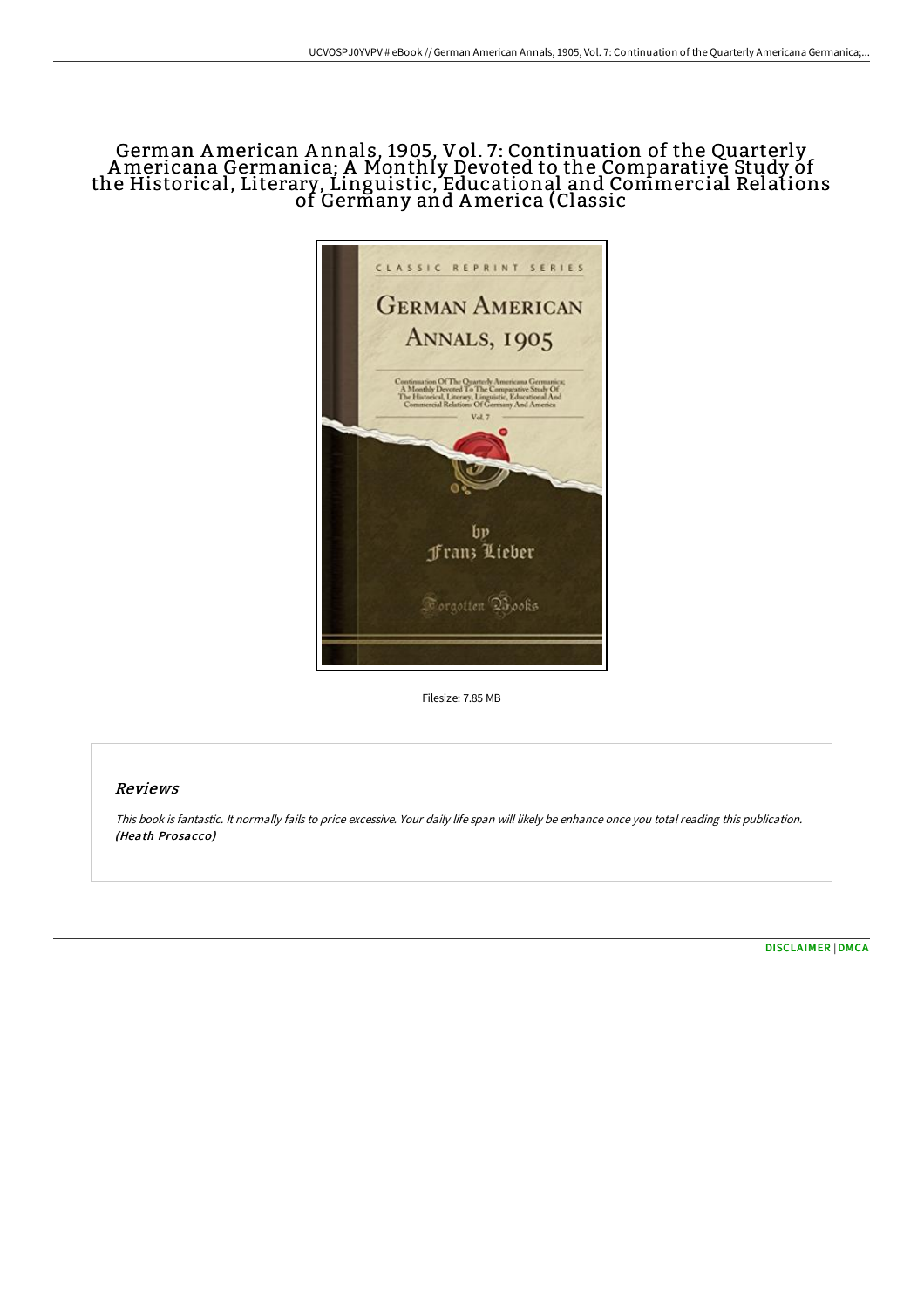## GERMAN AMERICAN ANNALS, 1905, VOL. 7 : CONTINUATION OF THE QUARTERLY AMERICANA GERMANICA; A MONTHLY DEVOTED TO THE COMPARATIVE STUDY OF THE HISTORICAL, LITERARY, LINGUISTIC, EDUCATIONAL AND COMMERCIAL RELATIONS OF GERMANY AND AMERICA (CLASSIC



To get German American Annals, 1905, Vol. 7: Continuation of the Quarterly Americana Germanica; A Monthly Devoted to the Comparative Study of the Historical, Literary, Linguistic, Educational and Commercial Relations of Germany and America (Classic PDF, remember to access the button under and download the ebook or gain access to other information which might be have conjunction with GERMAN AMERICAN ANNALS, 1905, VOL. 7: CONTINUATION OF THE QUARTERLY AMERICANA GERMANICA; A MONTHLY DEVOTED TO THE COMPARATIVE STUDY OF THE HISTORICAL, LITERARY, LINGUISTIC, EDUCATIONAL AND COMMERCIAL RELATIONS OF GERMANY AND AMERICA (CLASSIC book.

Forgotten Books, 2017. Paperback. Condition: New. Language: German . Brand New Book \*\*\*\*\* Print on Demand \*\*\*\*\*. Excerpt from German American Annals, 1905, Vol. 7: Continuation Of The Quarterly Americana Germanica; A Monthly Devoted To The Comparative Study Of The Historical, Literary, Linguistic, Educational And Commercial Relations Of Germany And America NorclsAmerilcanische Vogel in Liedern F ur Familien-und Schulgebrauch. Von H. A. Rattermann. Selbstverlag des Verfassers. Cincinnati, O., U. S. A., 19 o 4. Among the many productions of the Nestor of German American history, this collection occupies a unique place. It is a garland of poetic pearls, each of which is devoted to a separate species of American birds. Unlike the songs of most of the birds themselves, the songs of this collection were sung in the winter time, when the singer was banished to the quiet of his study; but they are none the less true imitations of the songsters of the woods. The meter is varied to harmonize with the song of the bird, and in many cases, the actual sounds which the birds make are imitated. Anumber of the poems are written in rhymeless strophic structure. To these the author has supplied the metrical scheme at the top of the poem, after the manner of the antique ode. Another interesting and important feature of the collection is the introductory notes accompanying a number of the poems, furnishing a historical fact, or a reminiscence, or an appropriate citation from Some great authority on birds. In all, some sixty species of birds are thus described in Verse, including the appendix, - which contains twelve poems by other German, and German American poets. There remain then sixty original poems, characterizing as many different birds. A few specimens will illustrate the character of the poems: An den Baltimore 0 riol....

Read German American Annals, 1905, Vol. 7: [Continuation](http://techno-pub.tech/german-american-annals-1905-vol-7-continuation-o.html) of the Quarterly Americana Germanica; A Monthly Devoted to the Comparative Study of the Historical, Literary, Linguistic, Educational and Commercial Relations of Germany and America (Classic Online

Download PDF German American Annals, 1905, Vol. 7: [Continuation](http://techno-pub.tech/german-american-annals-1905-vol-7-continuation-o.html) of the Quarterly Americana Germanica; A Monthly Devoted to the Comparative Study of the Historical, Literary, Linguistic, Educational and Commercial Relations of Germany and America (Classic